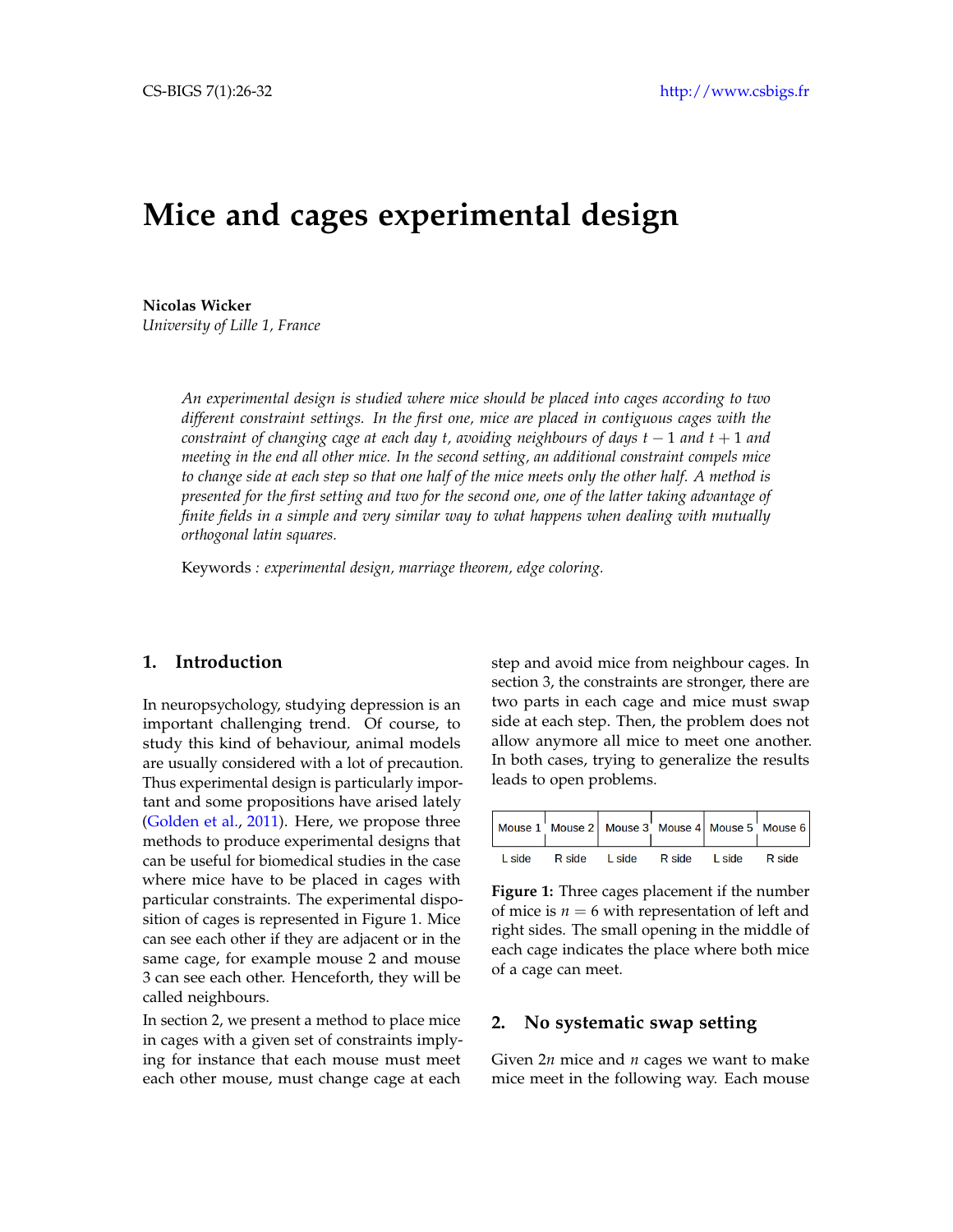<span id="page-1-0"></span>

**Figure 2:** Illustration of edge-coloring and example of a solution for *n* = 5. Each column represents a different cage and each row a different experimental day.

encounters each other mouse once and only once. Cages are disposed in a linear way and contain each two parts; a left and a right side. There is a neighbourhood constraint standing as follows, if at day *t* two mice share the same cage, they cannot be neighbours at days  $t - 1$ and  $t + 1$ . Besides, we consider a refractory period *r* equal to 1, meaning that a mouse can return in a cage only after a refractory period equal to 1. The case  $r > 1$  will not be considered so that it is an open problem to solve the experimental design with this additionnal constraint.

We will need in the following P. Hall's marriage theorem [\(Van Lint and Wilson,](#page-6-0) [2001\)](#page-6-0) that is recalled here:

<span id="page-1-2"></span>**Theorem 1.** *Given a bipartite graph G*(*V*, *E*) *with*  $V = X \cup Y$ , a necessary and sufficient condition *for there to be a complete matching from X to Y in G is that*  $|\Gamma(A)| \geq |A|$  *for every*  $A \subset X$  *where* Γ(*A*) *stands for the neighbours of A.*

The meaning of vertices changes according to the case at hand, but whenever it is used, the idea it to establish if there is a complete matching between two sets of points *X* and *Y* among which some pairs  $(x, y)$ , with  $x \in X$  and  $y \in Y$ , can match and others cannot. When a match is possible, then an edge exists between the two points of the pair.

The solution is given by the following procedure. First, we need a succession of complete matchings between mice so that mice meet

once and only once. This is possible as 2*n* is even, indeed in that case what is needed is an edge coloring of the complete graph  $K_{2n}$ (see Figure [2\)](#page-1-0) [\(Soifer,](#page-6-1) [2008\)](#page-6-1) or put it differently a symmetric latin square. In a second step, for each day the pairs of the complete matching are assigned to the columns according to the given constraints. This can be done thanks to lemma [2](#page-1-1) if  $n > 2$  and is illustrated again with the same example from Figure [2](#page-1-0) on Figure [3,](#page-2-0) where pairs of mice are connected to possible columns (letting aside at this step the neighbourhood constraints) for days 1 and 2. As last step, mice can be permuted inside columns to satisfy the neighbourhood constraint thanks to lemma [3](#page-2-1)

<span id="page-1-1"></span>**Lemma 2.** *For each day*  $t \in 2n - 1$ *, it is possible to associate mice pairs to columns* 1, . . . , *n satisfying the refractory period constraint for*  $r = 1$  *if*  $n > 2$ .

*Proof.* A way to prove it is to follow the proof of theorem 17.1 of [Van Lint and Wilson](#page-6-0) [\(2001\)](#page-6-0) stating that a  $t \times n$  latin rectangle can always be completed into a  $n \times n$  latin square. First, we define  $B_i$  as the set of pairs that can be chosen for column *j*. Each pair can occur in *n* − 2 sets  $B_j$  as each pair contains two mice, both of which have visited a different column at day *t*. Besides, at day *t* column *j* has contained 2 different mice so that  $B_j$  contains  $n-2$  pairs as each of these mice has been associated to a new mouse. Then, if we take *l* sets *Bi*<sup>1</sup> , . . . , *Bil*,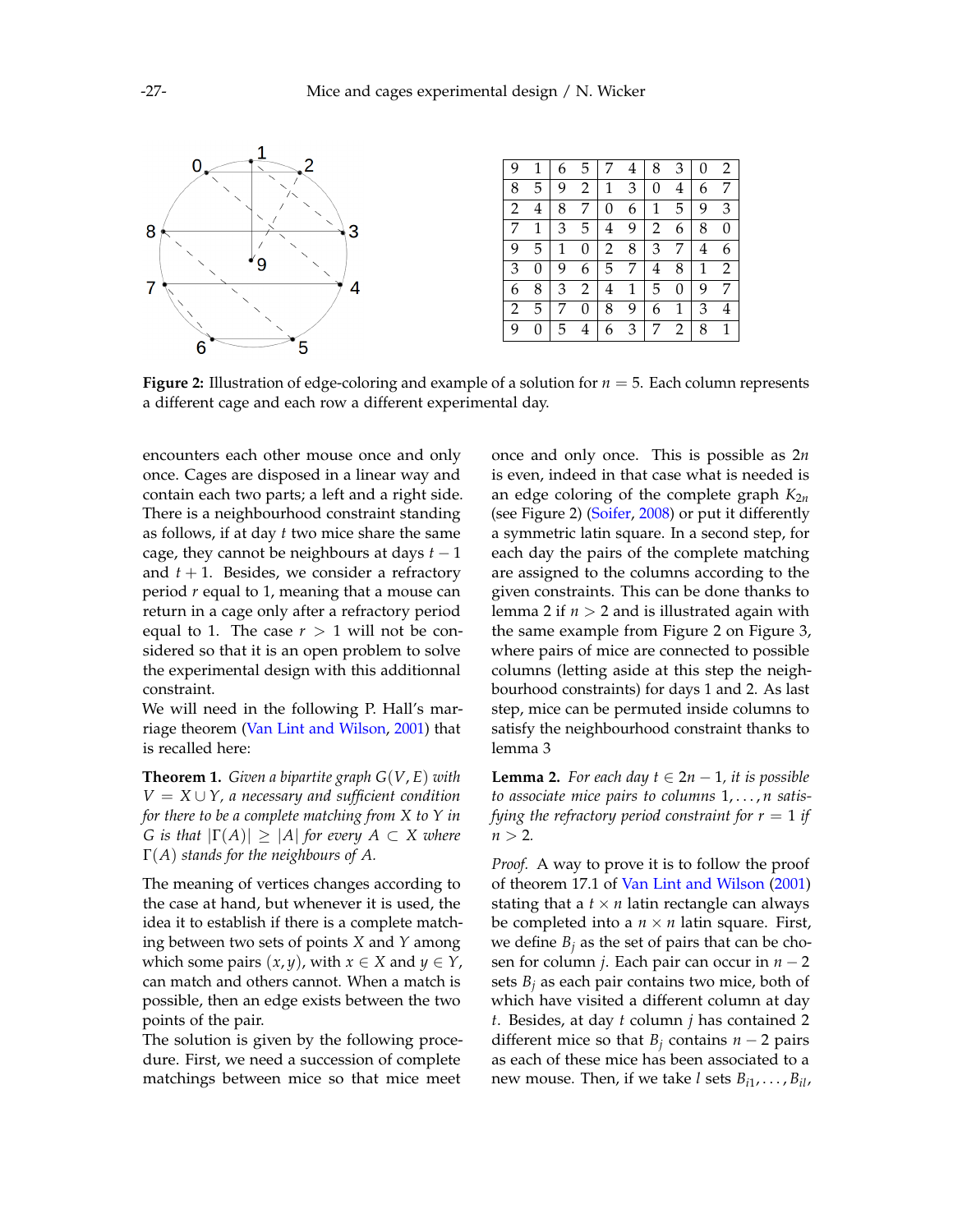<span id="page-2-0"></span>

**Figure 3:** Bipartite graphs for days 1 and 2 using the example of Figure [2.](#page-1-0)

they contain  $l(n-2)$  pairs and, as each pair belongs to only  $n-2$  columns, then there must be at least *l* different pairs in the *l* sets. Consequently, Hall's theorem [1](#page-1-2) can be applied, so that each  $B_i$  is connected to a different mice pair, meaning that there is a complete matching between the pairs and the columns verifying the problem constraints.  $\Box$ 

As, lemma [2](#page-1-1) can lead to neighbourhood constraint violations, we present lemma [3](#page-2-1) to show a way to correct these violations.

<span id="page-2-1"></span>**Lemma 3.** *It is always possible to adjust a row t* so that matchings in row  $t + 1$  satisfy the neigh*bourhood constraint if the edge coloring procedure described in Figure* [2](#page-1-0) *has been used and if*  $n > 2$ *.* 

*Proof.* At this point, some notations are needed to distinguish the different column types at a given step. They will be denoted *C*0, *C*<sup>1</sup> and *C*2. They are represented on Figure [4](#page-2-2)

<span id="page-2-2"></span>

**Figure 4:** Conflict types  $C_1$  and  $C_2$  are represented with two examples for *C*1.

Columns  $C_0$  have no conflict at all.  $C_1$  indicates that there is for each mouse in the column only one conflict with its neighbour column. For example in the table below, column  $8 - 9$  in row *t* is of type  $C_1$  as 8 is with 7 in row  $t - 1$ . In the last case,  $C_2$ , there is a double conflict of another kind, a mouse is in conflict with both

mice of the neighbour column. This is the case for 7 which must avoid as well 8 and 9.

| $\begin{array}{c cccccccc} t-1 & 9 & 4 & 7 & 8 & 2 & 0 & 1 & 3 & 6 & 5 \\ \hline t & 0 & 1 & 2 & 3 & 4 & 5 & 6 & 7 & 8 & 9 \end{array}$ |  |  |  |  |  |
|-----------------------------------------------------------------------------------------------------------------------------------------|--|--|--|--|--|
|                                                                                                                                         |  |  |  |  |  |
| $t+1$ 7 9 0 4 6 8 1 2 3 5                                                                                                               |  |  |  |  |  |

With these notations, row *t* can be described by  $C_2C_2C_1C_2C_1$ . Then, conflicts are suppressed through the following two steps. First, all columns of type  $C_2$  are swapped, which means that inside each column of type  $C_2$  the left hand side and the right hand side are exchanged. In the second step, going from one side (let's say the left side), to the other side, each column having a conflict with the preceding one is swapped. With the given example, this leads to a new row *t* given by :

*t* 1 0 3 2 4 5 7 6 9 8

That way no conflict exists anymore. This is true as existing conflicts are suppressed and no new is created. To show the latter, two cases need to be considered. Firstly, when a column of type  $C_2$  is swapped, it is changed into a  $C_0$  column. Secondly, in the second step remaining conflicts are resolved.

Let us consider first a column of type  $C_2$ . Without loss of generality let us suppose that such a column contains mice *S*1*S*<sup>2</sup> followed by mice  $S_3S_4$  with a double conflict between  $S_2$  and  $S_3$ and between  $S_2$  and  $S_4$ . Then, when  $S_1$  and  $S_2$ are swapped,  $S_2$  cannot be in conflict with its preceding mouse as in that case *S*<sup>2</sup> would have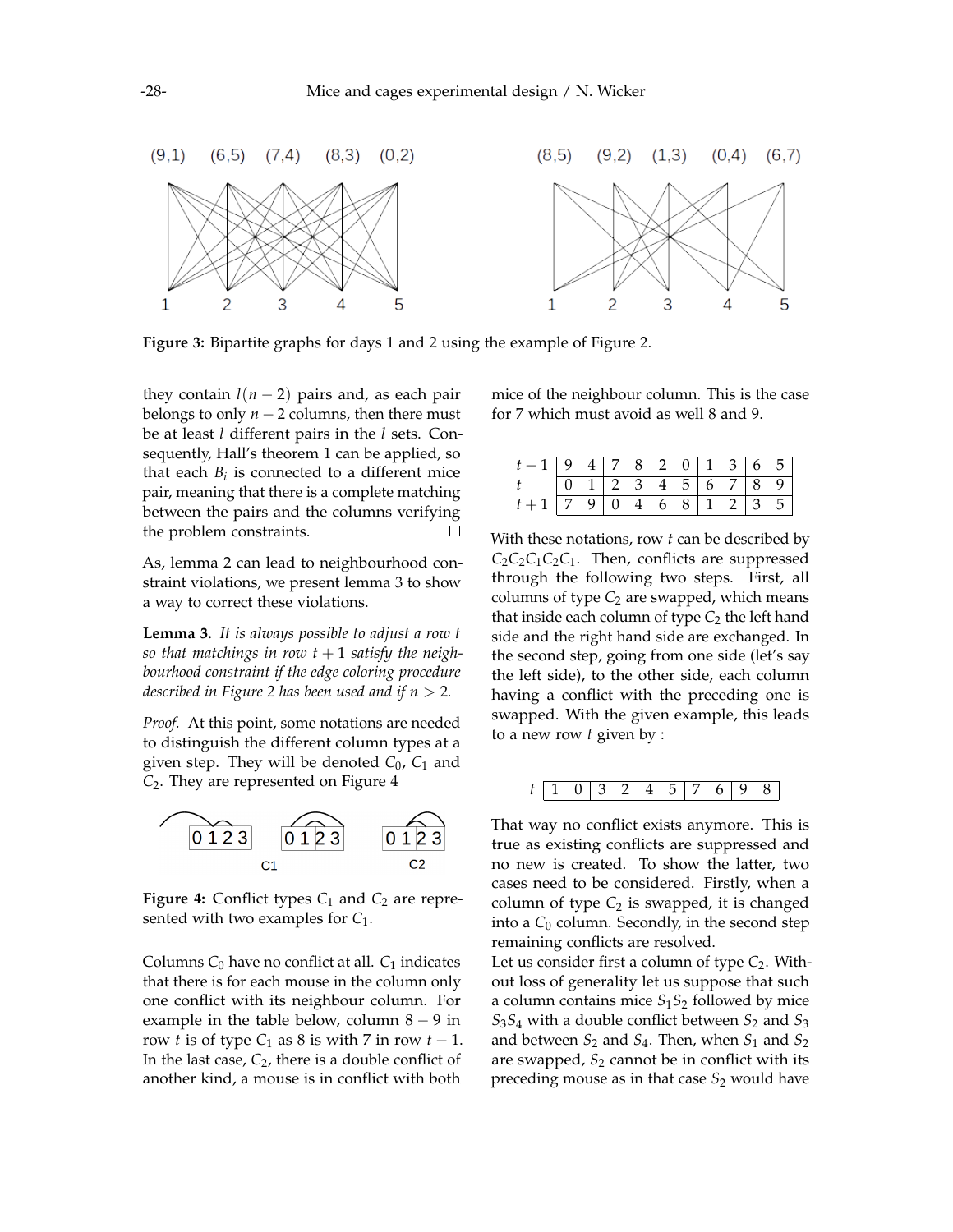three conflicts which is impossible. Besides, *S*<sup>1</sup> cannot be in conflict with *S*3. Indeed, if there would be a conflict between them, then *S*3*S*<sup>4</sup> would have been of type  $C_2$  and for this reason also swapped. So, the last thing to be checked is that no new conflict arises between *S*<sup>4</sup> and *S*<sup>1</sup> if both their columns are swapped. Such a conflict would involve that in row *t* − 1, we would have had either pairs  $S_1S_4$ ,  $S_2S_3$  or pairs *S*1*S*3, *S*2*S*4. By the edge coloring procedure, it is clear that four mice cannot meet one another in closed group at two consecutive steps if 2*n* is larger than 4.

At last, now consider columns of type  $C_1$ . Each day such a column is swapped, the conflict with the preceding column is suppressed as by definition such a column has a single conflict with the preceding column. Besides, it cannot create a double conflict of type  $C_2$  with the following column as this would mean that the left mouse would have three conflicts which is impossible. Consequently, the two-steps procedure solves all conflicts.  $\Box$ 

<span id="page-3-0"></span>**Algorithm 1** Guide to the practitioner in the no systematic swapping setting.

Day 1 : define the set of mice pairs as  $C_1 \leftarrow$  $\{(2n-1,1), (0,2)\}\cup \cup$ *i*∈2,...,*n*−1  $(2n - i, i + 1)$ **for** Day  $t = 2$  to  $2n - 1$  **do**  $C_t \leftarrow \emptyset$ **for all**  $(i, j) \in C_{t-1}$  **do if**  $i = 2n - 1$  **then**  $C_t \leftarrow C_t \cup (i, j+1)$ **else**  $C_t$  ←  $C_t$  ∪ ((*i* + 1) mod (2*n* − 1), (*j* + 1) mod  $(2n - 1)$ **end if end for end for for**  $t = 1$  to  $2n - 1$  **do** apply augmenting path algorithm to assign each pair in *C<sup>t</sup>* to a column among columns 1 to *n* **end for** use lemma [3](#page-2-1) to remove neighbourhood con-

flicts.

In algorithm [1](#page-3-0) the practical steps to follow are given and to make the article self-contained, the augmenting path algorithm [\(Cormen et al.,](#page-5-1) [1990\)](#page-5-1) to recover a complete matching is recalled in algorithm [2](#page-3-1) for the general case of a bipartite graph  $G(V, E)$  with  $V = X \cup Y$ . The final result is provided for  $n = 5$  on Figure [2.](#page-1-0)

<span id="page-3-1"></span>

| Algorithm 2 Finding a complete matching.             |
|------------------------------------------------------|
| initialize $M \leftarrow \emptyset$                  |
| repeat                                               |
| take a vertex $v \in X \setminus M$                  |
| reach a vertex $w \in Y \setminus M$ taking alterna- |
| tively edges in $E \setminus M$ and edges in M, this |
| leads to a path $P$                                  |
| $M \leftarrow P \oplus M$ (symmetric difference)     |
| until $M$ is complete                                |
|                                                      |

#### **3. Systematic swap setting**

In the present setting, we keep the previous constraints and in addition mice must change side at each day. So that, mice can only meet half of the total population which is divided into two equal parts. There are *n* mice of type *L*, *n* mice of type *R* and *n* cages. They are socalled because *L* mice are initially on the left side of their cage and *R* mice on the right side. At each day, mice of type *L* encounter mice of type *R* and finally all mice of type *L* have encountered all mice of type *R*.

We consider first the simplest case where *n* is a prime number. This eases much the problem as calculations can be conducted in the Galois field **F***n*.

**Lemma 4.** *If n is prime, columns are chosen for mice*  $x_0, ..., x_{n-1}$  *of type L and mice*  $y_0, ..., y_{n-1}$ *of type R according* to respectively formula  $i + (t -$ 1)*k* and  $i + (t - 1)l$  with  $k \neq l$  and  $k - l \neq \pm 1$ *then prescribed constraints are respected.*

*Proof.* If *n* is a prime number, column choice can be obtained by the formula:  $i + (t-1)k$  for row *t*. This means that initially, at day 1, *i* is the column of mouse  $x_i$ . Similarly,  $i + (t - 1)l$  indicates the position of mouse  $y_i$  of type  $R$ . We notice that  $i + (t-1)k = j + (t-1)l$  has a unique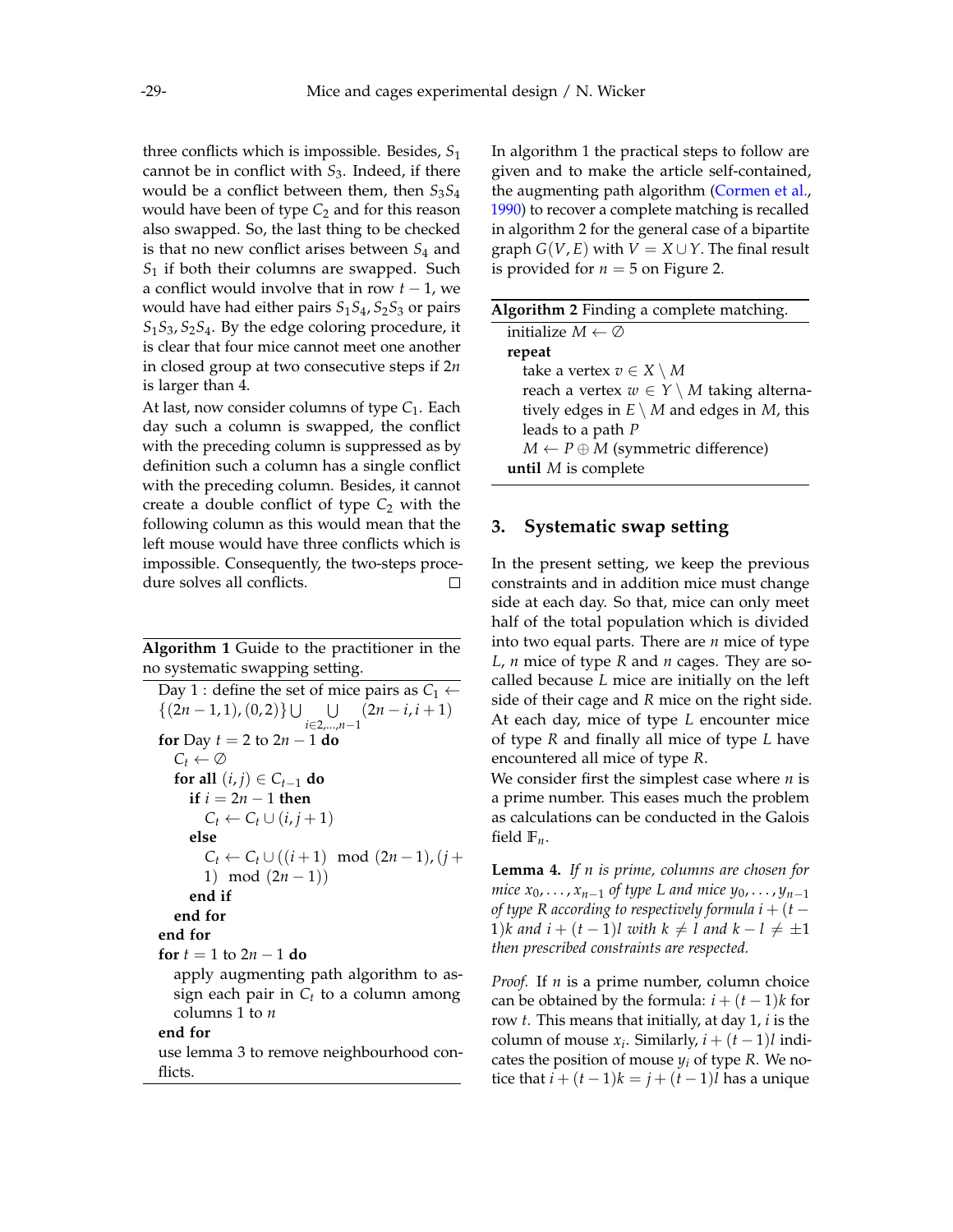solution, given by  $t = 1 + (i - j)(l - k)^{-1}$ which is possible as we are working in  $\mathbb{F}_n$ . Thus, each mouse *L* meets each mouse *R* once and only once. Besides, it is also obvious that each column is visited only once as:  $i + (t - 1)k = c$  has a unique solution  $t = (c - i)k^{-1} + 1$ . Finally, the last constraint to be verified is that two neighbours at day *t* cannot be in the same column at day *t* − 1 or at day  $t + 1$ . This means that if we have *i* +  $(t-1)$ *k* = *j* +  $(t-1)$ *l* then *i* + *tk* ≠ *j* + *tl* ± 1 which implies that  $k - l \neq \pm 1$ . Besides, as obiously  $k \neq l$  we can conclude.  $\Box$ 

Algorithm [3](#page-4-0) gives the steps to follow to design the systematic swap-setting experiment if *n* is prime.

<span id="page-4-0"></span>**Algorithm 3** Guide to the practitioner in the systematic swapping setting when *n* is prime. Take *k* and *l* verifying  $k \neq l$  and  $k - l \neq \pm 1$ **for** Day  $t = 1$  to  $n$  **do** mouse *i* of type *L* goes in cage  $(i + (t -$ 1)*k*) mod *n* on the left side if  $i = 1$ mod *n*, on the right side otherwise mouse *i* of type *R* goes in cage  $(i + (t -$ 1)*l*) mod *n* on the right side if  $i = 1$ mod *n*, on the left side otherwise **end for**

An example of this experimental design is given for  $n = 5$  in Table [1](#page-4-1) taking  $(x_0, x_1, \ldots, x_4) = (0, 1, \ldots, 4), (y_0, y_1, \ldots, y_4) =$  $(5, 6, \ldots, 9)$  and  $(k, l) = (1, 3)$ .

<span id="page-4-1"></span>**Table 1:** Example of a solution for  $n = 5$  in the second setting using the primality of 5. Again, each column represents a different cage and each row a different experimental day.

| 5 <sup>5</sup> | $\overline{1}$ |                | $6\sqrt{2}$    | $\overline{7}$   3 |   | 8 <sup>°</sup>     |                |    |
|----------------|----------------|----------------|----------------|--------------------|---|--------------------|----------------|----|
| $\overline{4}$ | 8              | $\overline{0}$ | 9              | 1 <sup>1</sup>     |   | $5\quad 2$         | 6.             | -3 |
| 9              |                | $\overline{5}$ | $\overline{0}$ | 6 <sup>1</sup>     |   | $1 \quad 7 \mid 2$ |                | -8 |
| 2   7          |                | $3^{\circ}$    | 8              |                    | 9 | $\left  0 \right $ | 5 <sup>5</sup> |    |
| 8              | $\overline{2}$ |                | $\mathcal{E}$  | 5                  |   |                    | $\theta$       |    |

In the general case, we proceed in a similar fashion to the method followed in the first setting. That is: first mice are matched and then pairs of mice are assigned to columns.

<span id="page-4-2"></span>**Lemma 5.** *In the general case where n is not prime, a sufficient condition for the problem to be solved is that*  $n > 11$ *.* 

*Proof.* At day  $t = 1$ , no difficulty is encountered. At subsequent days  $t + 1$ , letting aside the constraint on neighbours, a mouse of type *L* can meet any mouse of type *R* except mice already met, that makes  $n - t$  possibilities. Using Hall's marriage theorem, as in the proof of lemma [2,](#page-1-1) this can be satisfied. Afterwards, the pair can be affected to *n* − 2 columns. This is again made possible by Hall's theorem.

If now the neighbourhood constraint is considered, a difficulty arises. Indeed, a mouse can happen to be the neighbour at day *t* of a mouse it meets either at day  $t - 1$  or at day  $t + 1$ . Fortunately, this problem can be tackled. First, let us call conflictual two mice that are neighbours at step *t* and which should meet at day *t* − 1 or  $t + 1$ . Conflicts are then resolved iteratively. Let us consider the following situation occuring at day *t*:



Here, we suppose without loss of generality that the conflict is between 1 and 2 and look for a pair *Q* that could be exchanged with *P* so as to reduce the number of conflicts. A permutation is only possible if the four following conditions are met,  $P_1$  and  $P_2$  should not be in conflict with  $Q$  and  $Q_1$  and  $Q_2$  not in conflict with *P*. *P* can be in conflict with three other columns besides  $P_2$  and two columns are not possible because of the refractory period, so *n* − 6 columns are left as  $P \neq Q$ . Besides,  $Q$  cannot be in conflict with  $P_1$  and  $P_2$ so 3 columns can still be discarded and on top of that 2 owing to the refractory period. Finally, only  $n − 11$  columns are left. Therefore, if  $n > 11$  it is possible iteratively to suppress all conflicts. $\Box$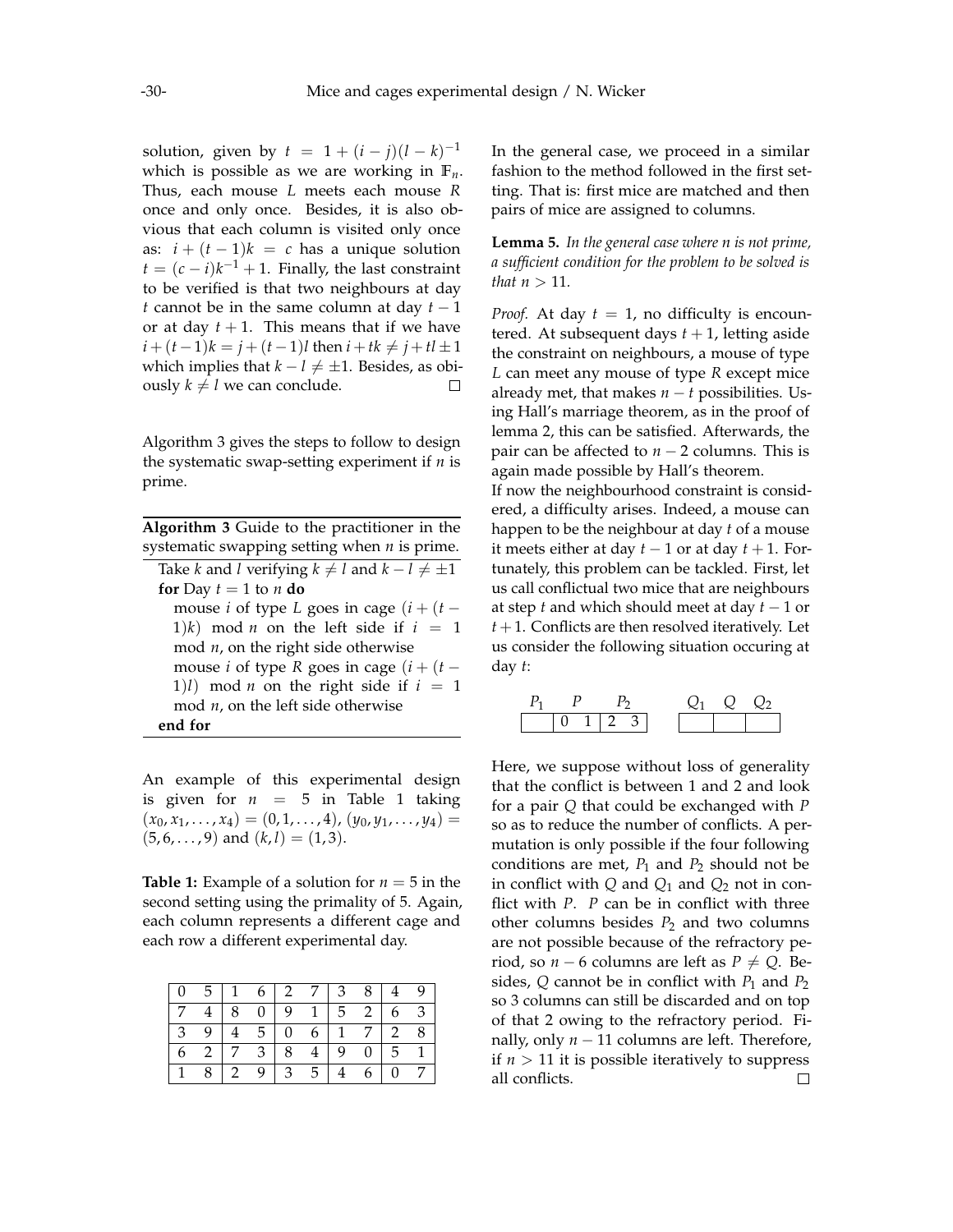| 11           | 13 | 10            | 14       | 9              | 15             | 8  | 16 | 7              | 17             | 6            | 18 | 5. | 19 | 4  | 20 | 3  | 21       | 2             | 22             | $\mathbf{1}$ | 23 | $\Omega$       | 12             |
|--------------|----|---------------|----------|----------------|----------------|----|----|----------------|----------------|--------------|----|----|----|----|----|----|----------|---------------|----------------|--------------|----|----------------|----------------|
| 20           | 5  | 13            | $\Omega$ | 23             | $\overline{2}$ | 15 | 10 | 22             | 3              | 17           | 8  | 14 | 11 | 19 | 6  | 16 | 9        | 12            | $\mathbf{1}$   | 18           | 7  | 21             | $\overline{4}$ |
| 7            | 19 | $\mathcal{P}$ | 12       | $\overline{4}$ | 22             | 8  | 18 | 11             | 15             | 5            | 21 | 9  | 17 | 3  | 23 | 6  | 20       | $\Omega$      | 14             | 10           | 16 | $\mathbf{1}$   | 13             |
| 14           | 1  | 17            | 10       | 12             | 3              | 16 | 11 | 22             | $\overline{5}$ | 18           | 9  | 20 | 7  | 13 | 2  | 19 | 8        | 23            | $\overline{4}$ | 21           | -6 | 15             | $\Omega$       |
| 6            | 22 | 8             | 20       | $\Omega$       | 16             | 9  | 19 | 7              | 21             | 3            | 13 | 10 | 18 | 5  | 23 | 11 | 17       | $\mathbf{1}$  | 15             | 4            | 12 | $\overline{2}$ | 14             |
| 15           | 2  | 17            | $\Omega$ | 22             | 7              | 18 | 11 | 14             | 3              | 21           | 8  | 12 | 5  | 20 | 9  | 23 | 6        | 13            | 4              | 19           | 10 | 16             | $\mathbf{1}$   |
| $\mathbf{1}$ | 17 | 4             | 14       | 6              | 12             | 9  | 21 | 11             | 19             | 7            | 23 | 10 | 20 | 5  | 13 | 8  | 22       | 2             | 16             | $\Omega$     | 18 | 3              | 15             |
| 23           | 8  | 21            | 10       | 16             | 3              | 20 | 11 | 22             | 9              | 14           | 5  | 12 | 7  | 18 | 1  | 13 | 6        | 15            | 4              | 17           | 2  | 19             | $\overline{0}$ |
| 4            | 16 | 1             | 19       | 9              | 23             | 7  | 13 | $\Omega$       | 20             | 8            | 12 | 10 | 22 | 5  | 15 | 11 | 21       | $\mathcal{P}$ | 18             | 6            | 14 | 3              | 17             |
| 20           | 1  | 16            | 5        | 18             | 3              | 15 | 6  | 22             | 11             | 14           | 7  | 12 | 9  | 19 | 2  | 23 | 10       | 17            | $\overline{4}$ | 13           | -8 | 21             | $\Omega$       |
| 8            | 14 | 10            | 12       | 6              | 16             | 11 | 23 | $\overline{4}$ | 18             | $\mathbf{1}$ | 21 | 7  | 15 | 5  | 17 | 9  | 13       | 2             | 20             | $\Omega$     | 22 | 3              | 19             |
| 13           | 10 | 14            | 9        | 12             | 11             | 19 | 4  | 15             | 8              | 17           | 6  | 21 | 2  | 16 | 7  | 23 | $\Omega$ | 18            | .5             | 20           | 3  | 22             | $\mathbf{1}$   |

<span id="page-5-3"></span>**Table 2:** Example of a solution for  $n = 12$  in the second setting.

Algorithm [4](#page-5-2) deals with the case where *n* is not prime. Basically, it is close to algorithm [1](#page-3-0) making repeated use of algorithm [2.](#page-3-1)

<span id="page-5-2"></span>**Algorithm 4** Guide to the practitioner in the systematic swapping setting when *n* is not prime.

Day 1 : mice *L* are paired randomly with mice *R*

**for** Day  $t = 2$  to  $n$  **do** 

create a graph where edges are between mice *L* and *R* which have not met each other yet

realize the bipartite matching using algorithm [2](#page-3-1)

#### **end for**

**for**  $t = 1$  to *n* **do** 

create a graph where edges are between mice pairs at day *t* and allowed columns realize the bipartite matching using algorithm [2](#page-3-1)

#### **end for**

use lemma [5](#page-4-2) to remove neighbourhood conflicts.

This method has been applied for  $n = 12$  on Table [2.](#page-5-3)

## **4. Conclusion**

Even if the proposed solutions are already useful for biologists, some extensions are needed. Indeed in both settings, the refractory period *r* after which a mouse can return to the same cage has only been considered to be equal to 1. This should be generalized to prevent mice from going too often in the same cage and we presume that both problems can be solved systematically for higher values of *r*. Another extension of this work, would be to prevent mice from seeing each other twice consecutively.

### **Acknowledgements**

The author is deeply grateful to Mathilde Henry who presented to him the problem of mice and cages experimental design. He would also like to thank the anonymous reviewer for his constructive comments. This work was supported in part by the Labex CEMPI (ANR-11-LABX–0007-001).

#### **References**

<span id="page-5-1"></span>Cormen, T., Leiserson, C., Rivest, R., and Stein, C. (1990). *Introduction to algorithms*. MIT Press.

<span id="page-5-0"></span>Golden, S., Covington, H., Berton, O., and